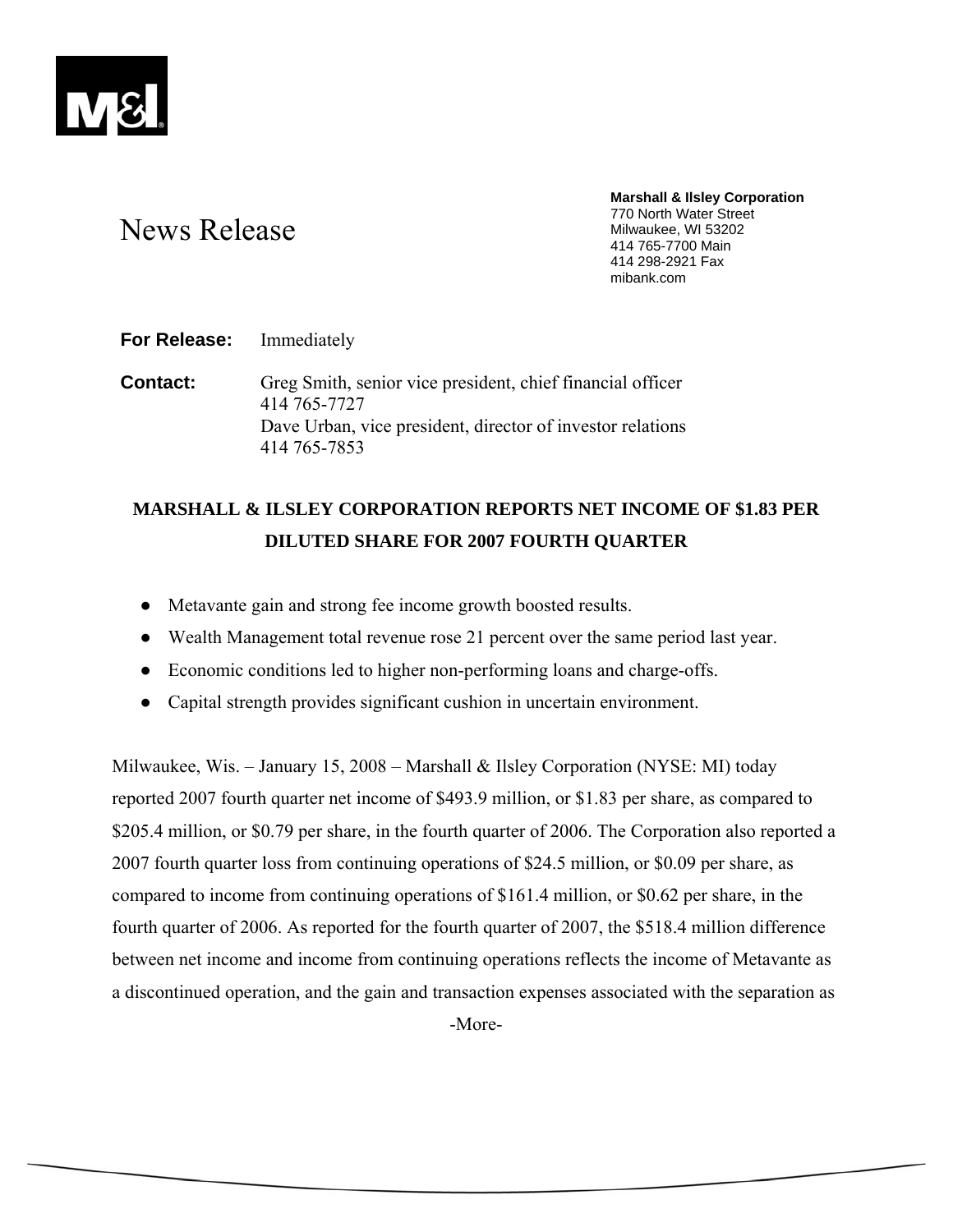## M&I – add one

discussed below. As reported for the fourth quarter of 2006, the \$44.0 million difference between net income and income from continuing operations only reflects the income of Metavante as a discontinued operation.

During the fourth quarter of 2007, the Corporation realized several unusual events which impacted M&I's financial results for the quarter and year ending December 31, 2007.

- On November 1, 2007, the separation of Metavante Technologies, Inc. (NYSE: MV) from M&I was completed resulting in a gain to M&I of \$526 million. This tax-free gain was reported as a component of discontinued operations in the fourth quarter of 2007. There were also after-tax costs of \$19 million related to the separation transaction in the same period. M&I received a contribution of \$1.665 billion in cash in the separation transaction, which improved net interest income and strengthened M&I's capital position.
- On November 16, 2007, M&I completed the sale of its three branches in the Tulsa, Oklahoma market resulting in an after-tax gain of \$17 million. M&I determined that exiting the Tulsa market was a better allocation of resources as compared to the costs of further expansion in that market.
- On December 17, 2007, M&I retired \$1 billion of Puttable Reset Securities ("PURS"). Given current market conditions, M&I retired the PURS in order to lower M&I's borrowing costs going forward. M&I incurred a one-time, after-tax charge of \$48 million in connection with the retirement of this debt.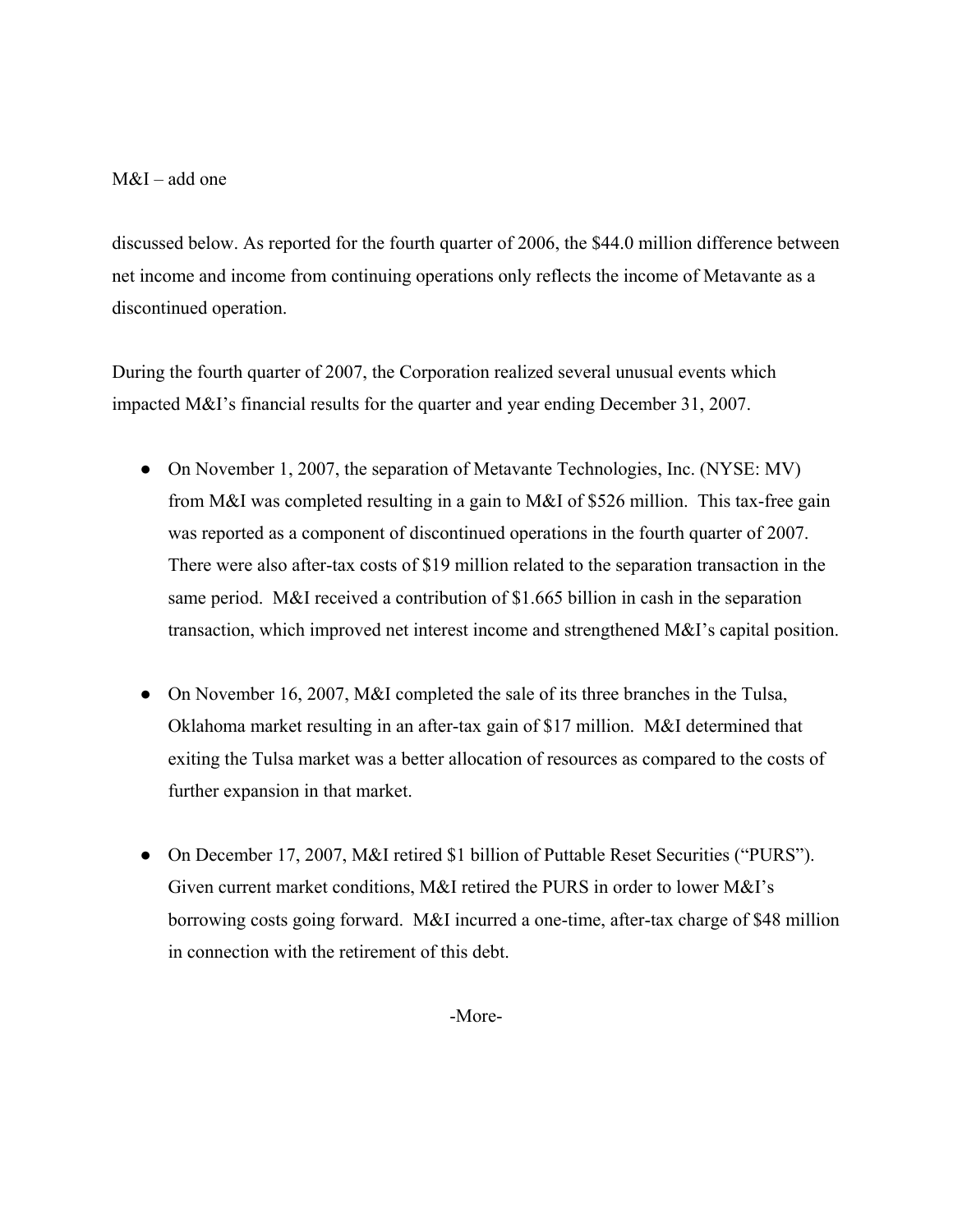## M&I – add two

- M&I accrued an after-tax liability of \$17 million in connection with its share of the proposed settlement of the American Express antitrust litigation against Visa and other Visa litigation matters. While M&I is not a named defendant in any of these lawsuits, M&I and other Visa member banks are obligated to share in losses in connection with certain lawsuits under Visa's by-laws.
- M&I made a one-time donation to the M&I Foundation, Inc. to support charitable works in its communities. The Corporation realized an after-tax charge of \$16 million in connection with this contribution.
- After conducting an intensified review of the construction and development portfolio with a special emphasis on the housing sector, M&I posted fourth quarter charge-offs of \$192 million and a loan loss provision of \$235 million.

Return on average assets for the fourth quarter was 3.30 percent, as compared to 1.47 percent for the same period in 2006. Return on average equity was 27.3 percent this quarter as compared to 13.5 percent for the fourth quarter of 2006.

## **2007 Fourth Quarter Key Performance Highlights**

- On an acquisition-adjusted basis, average loans and leases increased 7 percent over the fourth quarter of 2006.
- Net interest margin was 3.13 percent, up 6 basis points on a linked quarter basis.
- Net charge-off ratio was 167 basis points, an increase of 144 basis points on a linked quarter basis and 153 basis points from the same period last year.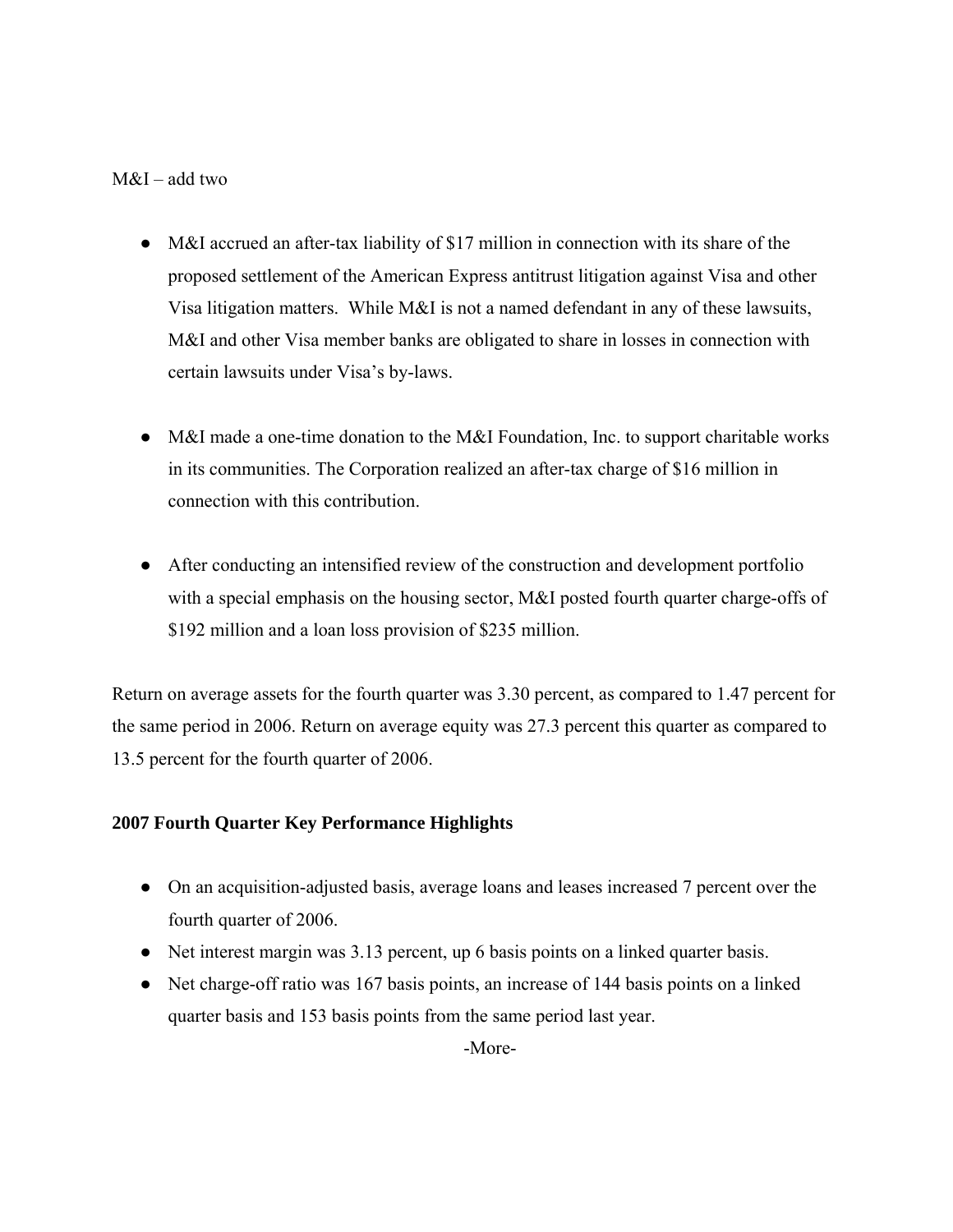## M&I – add three

- Wealth Management total revenue increased 21 percent over the fourth quarter of 2006.
- Adjusted efficiency ratio was 53.7 percent, up 1.2 percentage points from the same period last year.
- Tangible equity ratio was 9.1 percent at December 31, 2007—up 3.3 percentage points from December 31, 2006.

## **Loan and Core Deposit Growth**

On an acquisition-adjusted basis, M&I's average loans and leases totaled \$45.4 billion for the fourth quarter of 2007, reflecting an increase of \$3.0 billion or 7 percent compared to the fourth quarter of 2006. The Corporation's average bank-issued deposits totaled \$27.8 billion for the fourth quarter of 2007, essentially unchanged versus the fourth quarter of 2006.

## **Net Interest Income**

The Corporation's net interest income (FTE) rose \$20.4 million to \$425.9 million in the fourth quarter of 2007—up 5 percent compared to the fourth quarter of 2006. The net interest margin was 3.13 percent, up 6 basis points on a linked quarter basis.

## **Asset Quality**

M&I's provision for loan and lease losses was \$235.1 million in the fourth quarter of 2007, versus \$18.3 million in the same period last year. Net charge-offs for the period were \$191.6 million, or 1.67 percent of total average loans and leases outstanding this quarter, and \$15.0 million a year ago or 0.14 percent of total average loans and leases. At December 31, 2007 and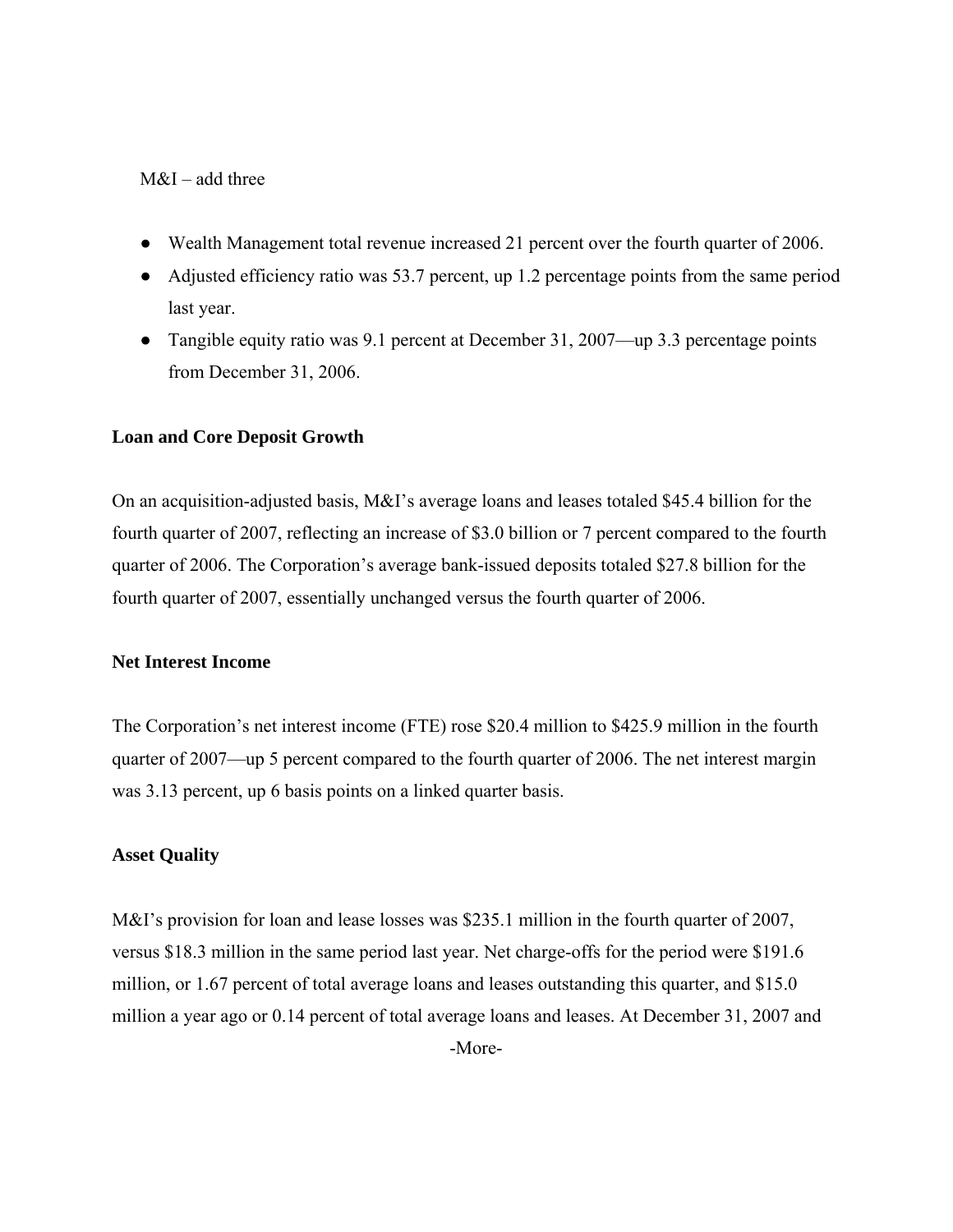M&I – add four

2006, the allowance for loan and lease losses was 1.07 percent and 1.00 percent, respectively, of total loans and leases. Non-accrual loans and leases were 1.48 percent of total loans and leases at December 31, 2007, compared to 0.63 percent at December 31, 2006.

#### **Wealth Management Revenue**

M&I's Wealth Management business produced solid results during the fourth quarter of 2007. Wealth Management total revenue was \$70.1 million for the current quarter, an increase of \$12.2 million or 21 percent over the fourth quarter of 2006. Assets Under Management finished the year at \$25.7 billion and Assets Under Administration ended at \$105.7 billion.

#### **Non-Interest Expense**

The Corporation's non-interest expense was \$446.1 million for the current quarter. When adjusted for the charitable contribution, debt termination expense, VISA accruals, and branch sales, the efficiency ratio was 53.7 percent, up 1.2 percentage points from the same period last year.

## **Year-to-Date Results**

The Corporation reported net income of \$1,150.9 million, or \$4.34 per share, as compared to \$807.8 million, or \$3.17 per share, for the twelve months ended December 31, 2007 and 2006, respectively. Income from continuing operations for the twelve months ended December 31, 2007 amounted to \$496.9 million, or \$1.87 per share, as compared to \$647.7 million, or \$2.54 per share, for the twelve months ended December 31, 2006. For the twelve months ended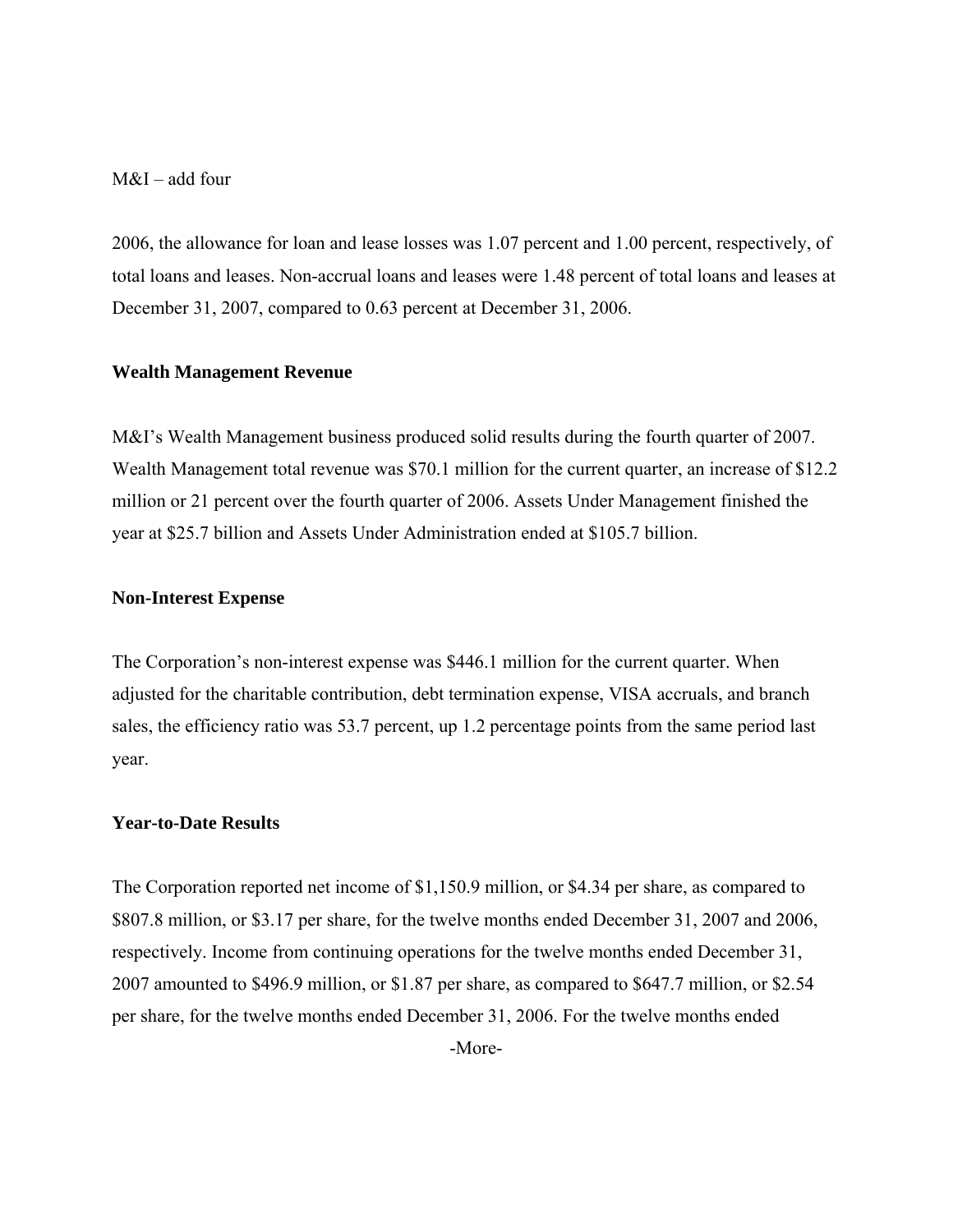## $M&I$  – add five

December 31, 2007, the \$654.0 million difference between net income and income from continuing operations reflects the income of Metavante as a discontinued operation, and the gain and transaction expenses associated with the separation as previously discussed. For the twelve months ended December 31, 2006, the \$160.1 million difference between net income and income from continuing operations only reflects the income of Metavante as a discontinued operation.

#### **Balance Sheet and Capital Management**

M&I's consolidated assets and common shareholders' equity were \$59.8 billion and \$7.0 billion, respectively, at December 31, 2007, compared to \$56.2 billion and \$6.2 billion, respectively, at December 31, 2006. There were 263.5 million common shares outstanding at December 31, 2007, compared to 255.5 million outstanding at December 31, 2006. The Corporation has a Stock Repurchase Program authorization under which up to 12 million shares of the Corporation's common stock can be repurchased annually. In the fourth quarter of 2007, the Corporation repurchased 4.5 million shares. M&I's tangible equity ratio was 9.1 percent at December 31, 2007—up 3.3 percentage points from December 31, 2006.

#### **Conference Call**

Marshall & Ilsley Corporation will hold a conference call at 11:00 a.m. Central Daylight Time Tuesday, January 15, regarding fourth quarter earnings. For those interested in listening, please call 1-888-711-1825 and ask for M&I's quarterly earnings release conference call. If you are unable to join us at this time, a replay of the call will be available beginning at 2:30 p.m. on January 15 and will run through 5:00 p.m. January 22, by calling 1-800-642-1687 and entering pass code 293 12 571 to listen.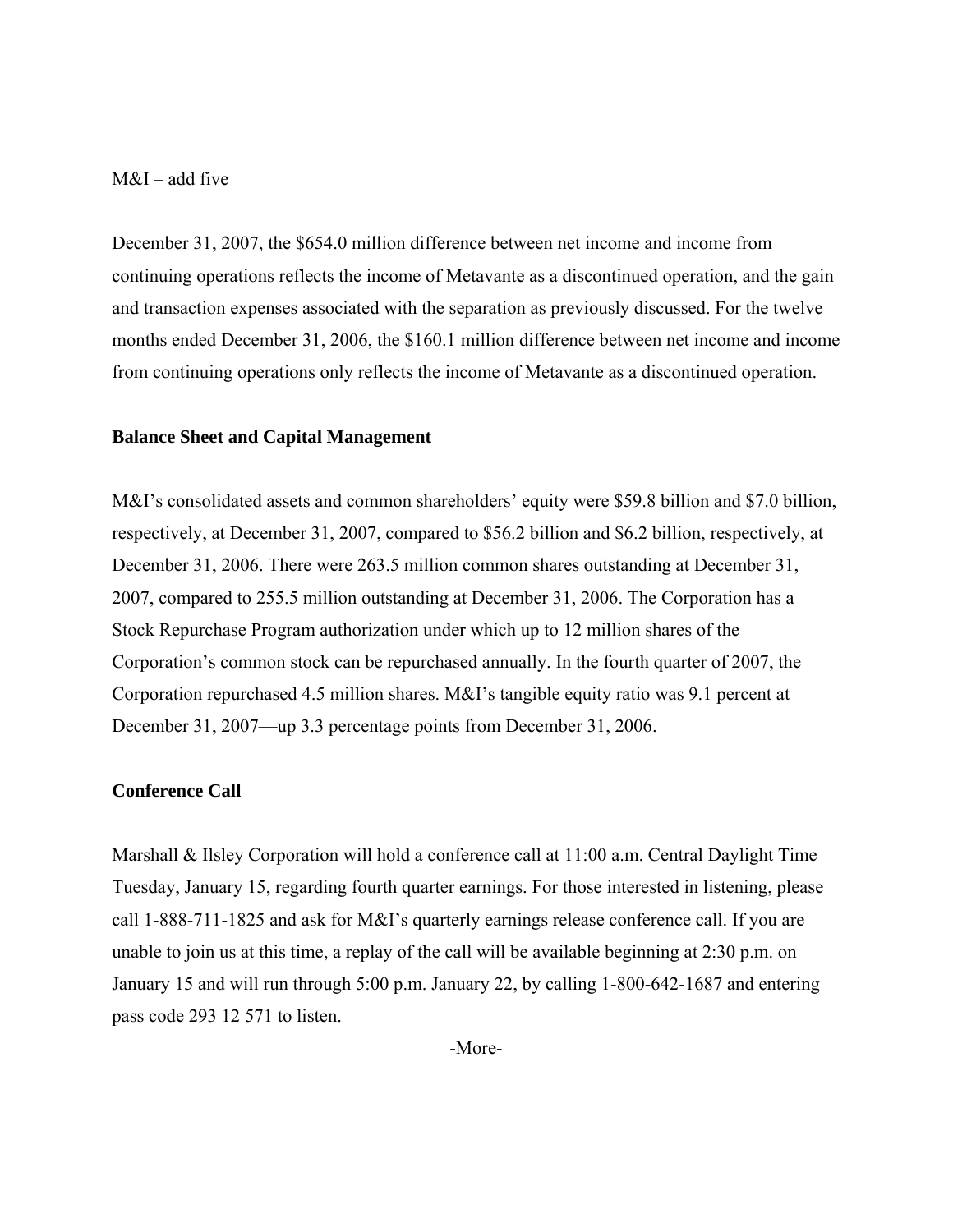## $M&I$  – add six

Supplemental financial information referenced in the conference call can be found at www.micorp.com, Investor Relations, after 8:00 a.m. on January 15.

###

## **About Marshall & Ilsley Corporation**

Marshall & Ilsley Corporation (NYSE: MI) is a diversified financial services corporation headquartered in Milwaukee, Wis., with \$59.8 billion in assets. Founded in 1847, M&I Marshall & Ilsley Bank is the largest Wisconsin-based bank, with 193 offices throughout the state. In addition, M&I has 49 locations throughout Arizona; 32 offices in central Indiana; 31 offices along Florida's west coast and in central Florida; 14 offices in Kansas City and nearby communities; 22 offices in metropolitan Minneapolis/St. Paul, and one in Duluth, Minn.; and one office in Las Vegas, Nev. M&I's Southwest Bank subsidiary has 17 offices in the greater St. Louis area. M&I also provides trust and investment management, equipment leasing, mortgage banking, asset-based lending, financial planning, investments, and insurance services from offices throughout the country and on the Internet (www.mibank.com or www.micorp.com). M&I's customer-based approach, internal growth, and strategic acquisitions have made M&I a nationally recognized leader in the financial services industry.

#### **Forward-Looking Statements**

This press release contains forward-looking statements within the meaning of the safe harbor provisions of the Private Securities Litigation Reform Act of 1995. Such forward-looking statements include, without limitation, statements regarding expected financial and operating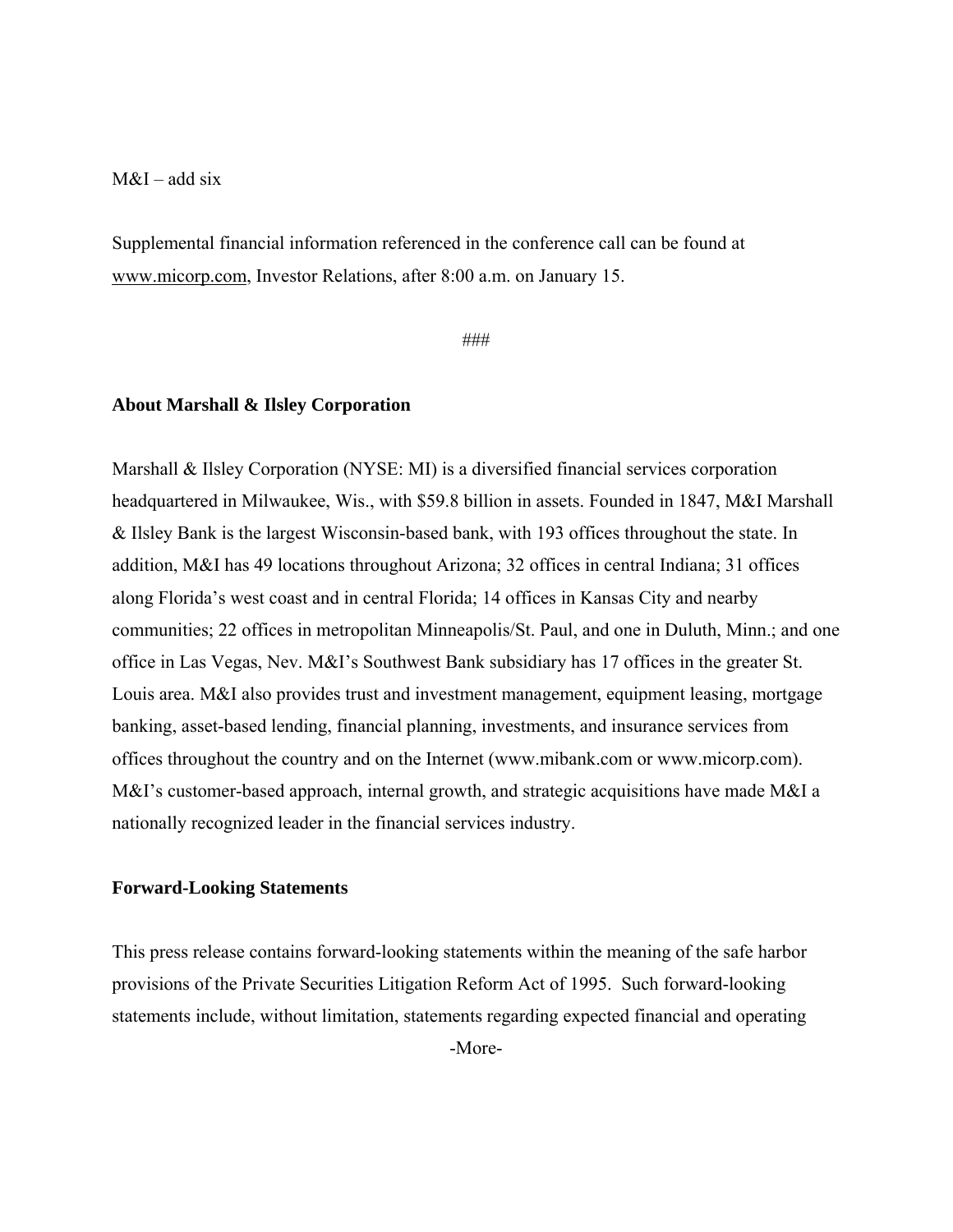## M&I – add seven

activities and results that are predicated by words such as "may," "expects," "anticipates," "estimates" or "believes." Such statements are subject to important factors that could cause M&I's actual results to differ materially from those anticipated by the forward-looking statements. These factors include (i) M&I's exposure to the volatile commercial and residential real estate markets, which could result in increased charge-offs and increases in M&I's allowance for loan and lease losses to compensate for potential losses in its real estate loan portfolio, (ii) adverse changes in the financial performance and/or condition of M&I's borrowers, which could impact repayment of such borrowers' outstanding loans, (iii) M&I's obligation under Visa's by-laws to share in potential losses in connection with certain antitrust and other pending litigation against Visa, and (iv) those referenced in Item 1A. Risk Factors in M&I's annual report on Form 10-K for the year ended December 31, 2006 and in M&I's quarterly report on Form 10-Q for the quarter ended June 30, 2007, which factors are incorporated herein by reference, and as may be described from time to time in M&I's subsequent SEC filings. Readers are cautioned not to place undue reliance on these forward-looking statements, which reflect only M&I's belief as of the date of this press release. Except as required by federal securities law, M&I undertakes no obligation to update these forward-looking statements or reflect events or circumstances after the date of this report.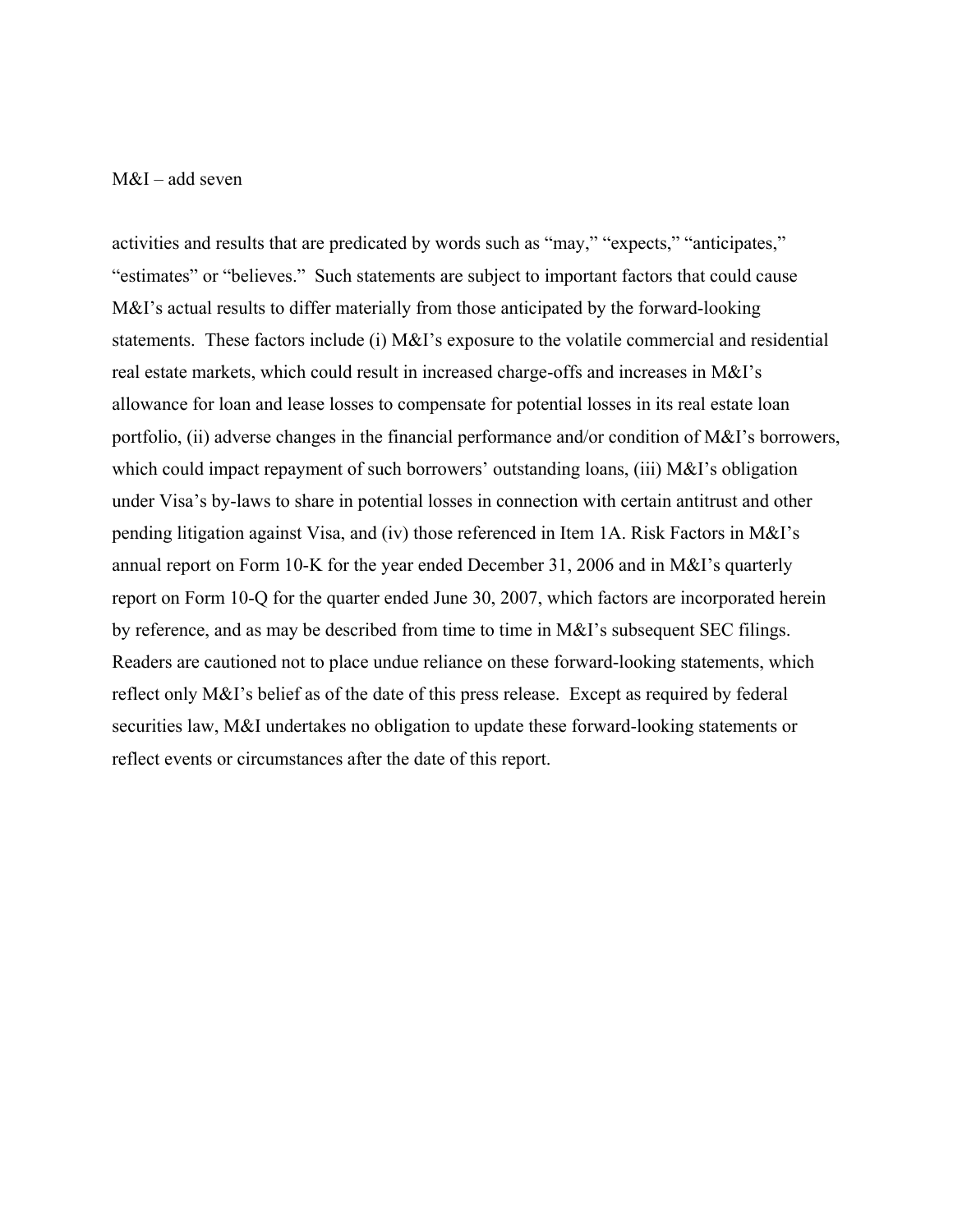#### **Marshall & Ilsley Corporation**

#### Financial Information

| (unaudited)                                                              |                                         |               |              | <b>Twelve Months Ended December 31,</b> |                          |              |
|--------------------------------------------------------------------------|-----------------------------------------|---------------|--------------|-----------------------------------------|--------------------------|--------------|
|                                                                          | Three Months Ended December 31,<br>2007 | 2006          | Percent      | 2007                                    | 2006                     | Percent      |
| PER SHARE DATA                                                           |                                         |               | Change       |                                         |                          | Change       |
| Diluted:                                                                 |                                         |               |              |                                         |                          |              |
| <b>Income (Loss) from Continuing Operations</b>                          | (\$0.09)                                | \$0.62        | $-114.5$ %   | \$1.87                                  | \$2.54                   | $-26.4%$     |
| <b>Net Income</b>                                                        | 1.83                                    | 0.79          | 131.6        | 4.34                                    | 3.17                     | 36.9         |
| <b>Basic:</b>                                                            |                                         |               |              |                                         |                          |              |
| Income (Loss) from Continuing Operations                                 | (0.09)                                  | 0.63          | $-114.3$     | 1.91                                    | 2.60                     | $-26.5$      |
| Net Income                                                               | 1.86                                    | 0.81          | 129.6        | 4.42                                    | 3.24                     | 36.4         |
|                                                                          |                                         |               |              |                                         |                          |              |
| <b>Dividend Declared</b><br><b>Book Value</b>                            | 0.31<br>26.86                           | 0.27<br>24.24 | 14.8<br>10.8 | 1.20<br>26.86                           | 1.05<br>24.24            | 14.3<br>10.8 |
| <b>Shares Outstanding (millions):</b>                                    |                                         |               |              |                                         |                          |              |
| Average - Diluted                                                        | 269.4                                   | 260.5         | 3.4          | 265.5                                   | 254.6                    | 4.3          |
| End of Period                                                            | 263.5                                   | 255.5         | 3.1          | 263.5                                   | 255.5                    | 3.1          |
| <b>INCOME STATEMENT (\$millions)</b>                                     |                                         |               |              |                                         |                          |              |
| Net Interest Income (FTE)                                                | \$425.9                                 | \$405.5       | 5.1 %        | \$1,644.4                               | \$1,537.6                | 6.9 %        |
| <b>Provision for Loan and Lease Losses</b>                               | 235.1                                   | 18.3          | 1187.8       | 319.8                                   | 50.6                     | 532.5        |
|                                                                          |                                         |               |              |                                         |                          |              |
| Wealth Management                                                        | 70.1                                    | 57.9          | 21.0         | 262.8                                   | 221.6                    | 18.6         |
| Service Charge on Deposits                                               | 32.0                                    | 28.0          | 14.0         | 120.6                                   | 106.7                    | 13.0         |
| Mortgage Banking                                                         | 5.4                                     | 12.1          | $-55.1$      | 34.1                                    | 52.4                     | $-35.0$      |
| Net Investment Securities Gains<br>Derivative Loss - Discontinued Hedges | 4.9                                     | 3.1<br>(20.2) | 57.7         | 34.8                                    | 9.7<br>(18.4)            | 258.9        |
| All Other                                                                | 91.3                                    | 58.2          | n.m.<br>57.0 | 276.8                                   | 209.7                    | n.m.<br>31.9 |
| <b>Total Non-Interest Revenues</b>                                       | 203.7                                   | 139.1         | 46.4         | 729.1                                   | 581.7                    | 25.3         |
|                                                                          |                                         |               |              |                                         |                          |              |
| Salaries and Employee Benefits<br>Occupancy and Equipment                | 174.0<br>28.8                           | 157.9<br>26.9 | 10.2<br>7.1  | 659.9<br>112.0                          | 613.4<br>104.0           | 7.6<br>7.7   |
| <b>Intangible Amortization</b>                                           | 5.4                                     | 5.3           | 2.2          | 20.6                                    | 18.6                     | 10.2         |
| Other                                                                    | 237.9                                   | 96.2          | 147.4        | 522.4                                   | 347.5                    | 50.4         |
| <b>Total Non-Interest Expenses</b>                                       | 446.1                                   | 286.3         | 55.8         | 1,314.9                                 | 1,083.5                  | 21.4         |
| Tax Equivalent Adjustment                                                | 7.1                                     | 7.1           | 0.1          | 28.2                                    | 30.1                     | $-6.1$       |
| Pre-Tax Income (Loss)                                                    | (58.7)                                  | 232.9         | $-125.2$     | 710.6                                   | 955.1                    | $-25.6$      |
| Provision (Benefit) for Income Taxes                                     | (34.2)                                  | 71.5          | $-147.9$     | 213.7                                   | 307.4                    | $-30.5$      |
| <b>Income (Loss) from Continuing Operations</b>                          | (24.5)                                  | 161.4         | $-115.1$     | 496.9                                   | 647.7                    | $-23.3$      |
| Discontinued Operations, net of tax:                                     |                                         |               |              |                                         |                          |              |
| <b>Transactions Costs</b>                                                | (18.6)                                  | ÷,            |              | (25.3)                                  | $\overline{\phantom{a}}$ |              |
| Gain on Sale of Metavante                                                | 525.6                                   |               |              | 525.6                                   |                          |              |
| <b>Metavante Earnings</b>                                                | 11.4                                    | 44.0          |              | 153.7                                   | 160.1                    |              |
| Discontinued Operations, net of tax                                      | 518.4                                   | 44.0          |              | 654.0                                   | 160.1                    |              |
| <b>Net Income</b>                                                        | \$493.9                                 | \$205.4       | 140.5 %      | \$1,150.9                               | \$807.8                  | 42.5 %       |
| <b>KEY RATIOS</b>                                                        |                                         |               |              |                                         |                          |              |
| Net Interest Margin (FTE) / Avg. Earning Assets                          | 3.13 %                                  | 3.21 %        |              | 3.14 %                                  | 3.24 %                   |              |
| Interest Spread (FTE)                                                    | 2.42                                    | 2.55          |              | 2.47                                    | 2.60                     |              |
| Based on Income from Continuing Operations                               |                                         |               |              |                                         |                          |              |
| <b>Efficiency Ratio</b>                                                  | 71.2 %                                  | 52.5 %        |              | 56.0 %                                  | 51.3 %                   |              |
| Return on Assets                                                         | (0.16)                                  | 1.18          |              | 0.87                                    | 1.26                     |              |
|                                                                          |                                         | 10.58         |              | 7.44                                    | 11.56                    |              |
| Return on Equity                                                         | (1.35)                                  |               |              |                                         |                          |              |
|                                                                          |                                         |               |              |                                         |                          |              |
| Based on Net Income<br><b>Return on Assets</b>                           | 3.30 %                                  | 1.47 %        |              | 1.98 %                                  | 1.53 %                   |              |

Equity / Assets (End of Period) 11.75 % 10.94 % 11.75 % 10.94 % 11.75 % 10.94 %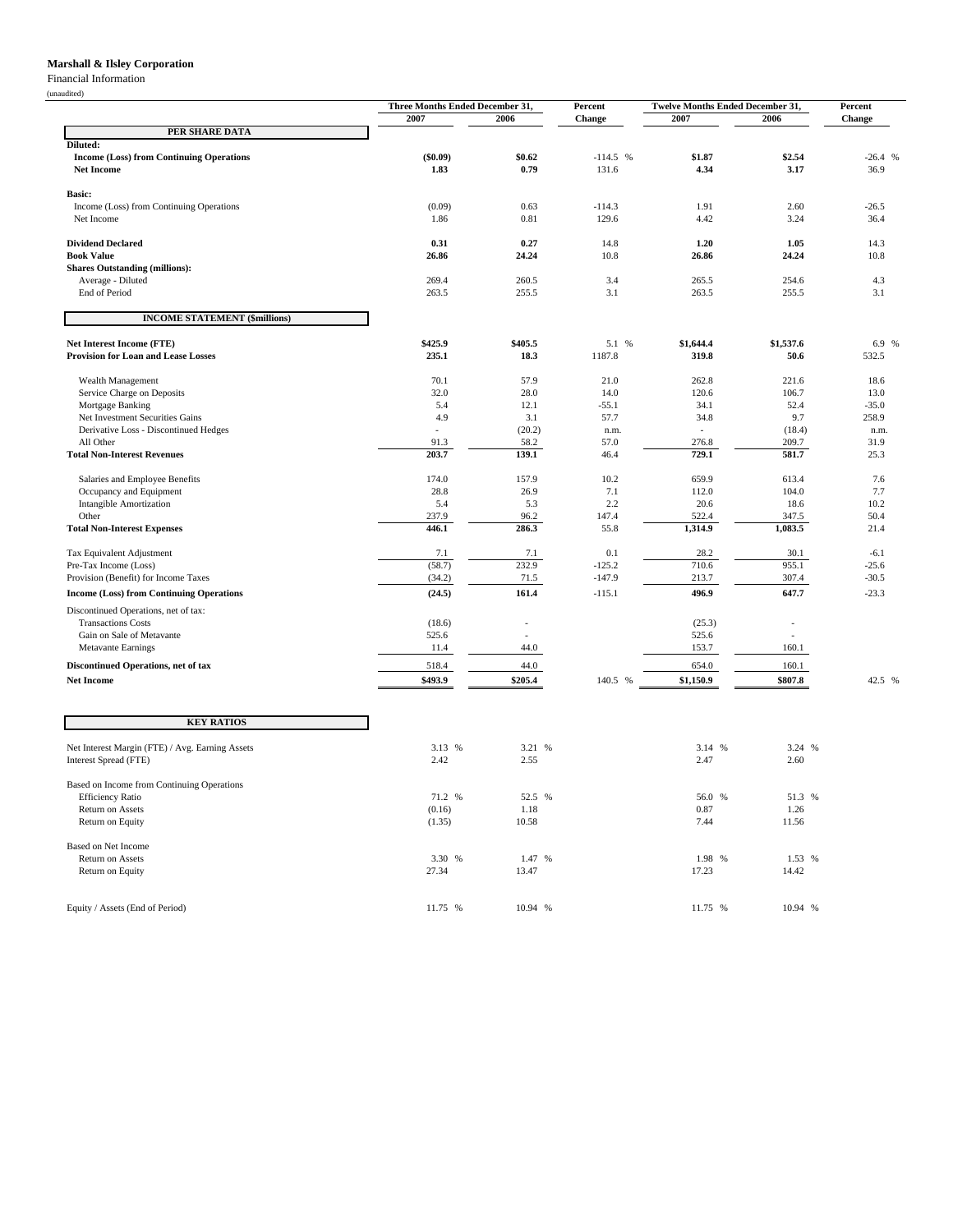#### **Marshall & Ilsley Corporation**

Financial Information

(unaudited)

|                                              |          | As of December 31, |         |  |
|----------------------------------------------|----------|--------------------|---------|--|
|                                              | 2007     | 2006               | Change  |  |
| <b>ASSETS (\$millions)</b>                   |          |                    |         |  |
| Cash & Due From Banks                        | \$1,369  | \$1,202            | 13.9 %  |  |
| <b>Trading Securities</b>                    | 125      | 36                 | 243.8   |  |
| Short - Term Investments                     | 462      | 253                | 82.6    |  |
| <b>Investment Securities</b>                 | 7,818    | 7,405              | 5.6     |  |
| Due from Metavante                           |          | 982                | n.m.    |  |
| Loans and Leases:                            |          |                    |         |  |
| Commercial Loans & Leases                    | 14,327   | 12,587             | 13.8    |  |
| <b>Commercial Real Estate</b>                | 16,054   | 14,351             | 11.9    |  |
| <b>Residential Real Estate</b>               | 9,745    | 9,032              | 7.9     |  |
| Home Equity Loans & Lines                    | 4,413    | 4,342              | 1.6     |  |
| Personal Loans and Leases                    | 1,757    | 1,623              | 8.3     |  |
| <b>Total Loans and Leases</b>                | 46,296   | 41,935             | 10.4    |  |
| Reserve for Loan & Leases Losses             | (496)    | (421)              | 18.0    |  |
| Premises and Equipment, net                  | 470      | 436                | 7.7     |  |
| Goodwill and Intangibles                     | 1,808    | 1,573              | 14.9    |  |
| Other Assets                                 | 1.997    | 1,511              | $-19.9$ |  |
| <b>Total Assets of Continuing Operations</b> | 59,849   | 54,912             | 9.0     |  |
| Assets of Discontinued Operations            |          | 1,318              | n.m.    |  |
| <b>Total Assets</b>                          | \$59,849 | \$56,230           | 6.4 %   |  |

#### **LIABILITIES & SHAREHOLDERS' EQUITY (\$millions)**

| Deposits:                                    |          |          |         |
|----------------------------------------------|----------|----------|---------|
| Noninterest Bearing                          | \$6.174  | \$6.144  | $0.5\%$ |
| <b>Bank Issued Interest Bearing Activity</b> | 14.137   | 13.276   | 6.5     |
| <b>Bank Issued Time</b>                      | 8,277    | 8,268    | 0.1     |
| <b>Total Bank Issued Deposits</b>            | 28,588   | 27,688   | 3.3     |
| <b>Wholesale Deposits</b>                    | 6,603    | 6,939    | $-4.8$  |
| <b>Total Deposits</b>                        | 35.191   | 34.627   | 1.6     |
| Short - Term Borrowings                      | 8.476    | 6.425    | 31.9    |
| Long - Term Borrowings                       | 8.208    | 8,026    | 2.3     |
| <b>Other Liabilities</b>                     | 941      | 945      | $-0.5$  |
| Liabilities of Discontinued Operations       |          | 56       | n.m.    |
| Shareholders' Equity                         | 7,033    | 6,151    | 14.3    |
| Total Liabilities & Shareholders' Equity     | \$59,849 | \$56,230 | 6.4 %   |

|                                                        | Three Months Ended December 31, |          | Percent | <b>Twelve Months Ended December 31,</b> |          | Percent |
|--------------------------------------------------------|---------------------------------|----------|---------|-----------------------------------------|----------|---------|
|                                                        | 2007                            | 2006     | Change  | 2007                                    | 2006     | Change  |
| <b>AVERAGE ASSETS (\$millions)</b>                     |                                 |          |         |                                         |          |         |
| Cash & Due From Banks                                  | \$1,000                         | \$999    | 0.1%    | \$1,005                                 | \$974    | 3.2 %   |
| <b>Trading Securities</b>                              | 78                              | 44       | 76.0    | 57                                      | 46       | 24.2    |
| Short - Term Investments                               | 468                             | 220      | 112.8   | 352                                     | 297      | 18.3    |
| <b>Investment Securities</b>                           | 7,672                           | 7,297    | 5.1     | 7,496                                   | 6,968    | 7.6     |
| Due from Metavante                                     | 331                             | 982      | $-66.3$ | 818                                     | 982      | $-16.7$ |
| Loans and Leases:                                      |                                 |          |         |                                         |          |         |
| Commercial Loans & Leases                              | 13,792                          | 12,338   | 11.8    | 13,187                                  | 11,691   | 12.8    |
| <b>Commercial Real Estate</b>                          | 15.861                          | 14,278   | 11.1    | 15.122                                  | 13,139   | 15.1    |
| <b>Residential Real Estate</b>                         | 9,730                           | 8,844    | 10.0    | 9,466                                   | 8,130    | 16.4    |
| Home Equity Loans and Lines                            | 4,344                           | 4,387    | $-1.0$  | 4,277                                   | 4,540    | $-5.8$  |
| Personal Loans and Leases                              | 1,715                           | 1,587    | 8.1     | 1,598                                   | 1,624    | $-1.6$  |
| <b>Total Loans and Leases</b>                          | 45,442                          | 41,434   | 9.7     | 43,650                                  | 39,124   | 11.6    |
| Reserve for Loan & Leases Losses                       | (492)                           | (420)    | 17.1    | (448)                                   | (406)    | 10.3    |
| Premises and Equipment, net                            | 471                             | 435      | 8.1     | 459                                     | 415      | 10.5    |
| Goodwill and Intangibles                               | 1,819                           | 1.576    | 15.5    | 1,739                                   | 1,410    | 23.3    |
| <b>Other Assets</b>                                    | 2,048                           | 1,576    | $-7.0$  | 1,816                                   | 1,518    | 5.4     |
| <b>Total Assets of Continuing Operations</b>           | 58,837                          | 54,143   | 8.7     | 56,944                                  | 51,328   | 10.9    |
| <b>Assets of Discontinued Operations</b>               | 520                             | 1,359    | $-61.7$ | 1,266                                   | 1,323    | $-4.3$  |
| <b>Total Assets</b>                                    | \$59,357                        | \$55,502 | 6.9 %   | \$58,210                                | \$52,651 | 10.6 %  |
| Memo:                                                  |                                 |          |         |                                         |          |         |
| <b>Average Earning Assets</b>                          | \$53,991                        | \$49,977 |         | \$52,373                                | \$47,417 |         |
| Average Earning Assets Excluding Investment Securities |                                 |          |         |                                         |          |         |
| Unrealized Gains/Losses                                | \$54,009                        | \$50,034 |         | \$52,422                                | \$47,503 |         |
| AVG LIABILITIES & SHAREHOLDERS' EQUITY (\$millions)    |                                 |          |         |                                         |          |         |
| Deposits:                                              |                                 |          |         |                                         |          |         |
| Noninterest Bearing                                    | \$5,563                         | \$5,554  | 0.2 %   | \$5,470                                 | \$5,361  | 2.0 %   |
| <b>Bank Issued Interest Bearing Activity</b>           | 13,879                          | 12,908   | 7.5     | 13,490                                  | 11,928   | 13.1    |
| <b>Bank Issued Time</b>                                | 8,346                           | 8,298    | 0.6     | 8,555                                   | 7,592    | 12.7    |
| <b>Total Bank Issued Deposits</b>                      | 27,788                          | 26,760   | 3.8     | 27,515                                  | 24,881   | 10.6    |
| <b>Wholesale Deposits</b>                              | 6,854                           | 6,984    | $-1.9$  | 6,554                                   | 7,255    | $-9.7$  |
| <b>Total Deposits</b>                                  | 34,642                          | 33,744   | 2.7     | 34,069                                  | 32,136   | 6.0     |
| Short - Term Borrowings                                | 5,725                           | 4,091    | 39.9    | 4,694                                   | 3,638    | 29.0    |
| Long - Term Borrowings                                 | 10.674                          | 10,451   | 2.1     | 11.534                                  | 10.071   | 14.5    |
| Other Liabilities                                      | 1,104                           | 1,018    | 8.5     | 1,073                                   | 1,032    | 3.9     |
| Liabilities of Discontinued Operations                 | 44                              | 148      | $-70.3$ | 160                                     | 173      | $-7.4$  |
| Shareholders' Equity                                   | 7,168                           | 6,050    | 18.5    | 6,680                                   | 5,601    | 19.3    |
| Total Liabilities & Shareholders' Equity               | \$59,357                        | \$55,502 | 6.9 %   | \$58,210                                | \$52,651 | 10.6 %  |
| Memo:                                                  |                                 |          |         |                                         |          |         |
| Average Interest Bearing Liabilities                   | \$45,478                        | \$42,732 |         | \$44,827                                | \$40,484 |         |